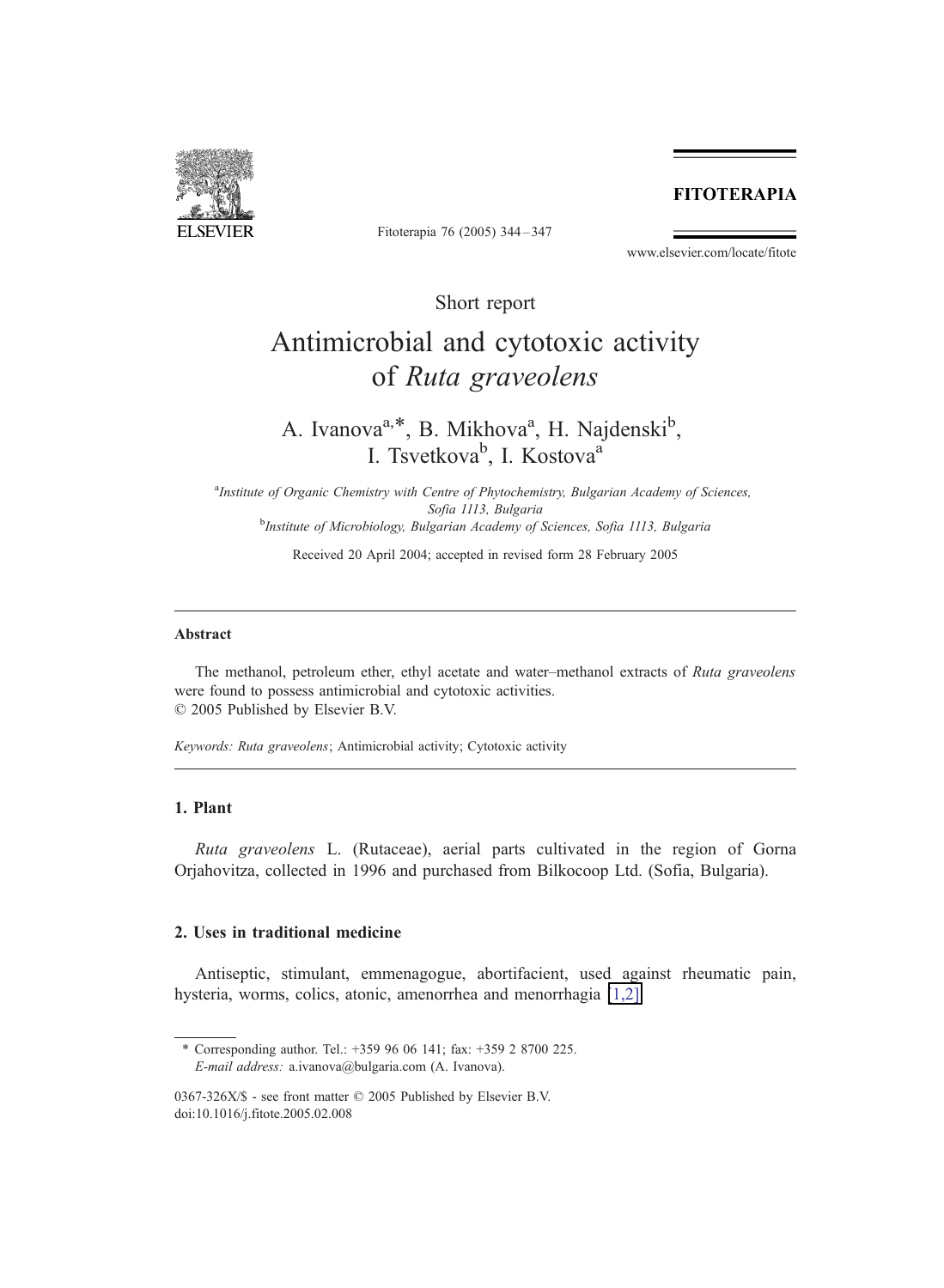# 3. Previously isolated classes of compounds

Coumarins [\[1\],](#page-3-0) terpenoids [\[3\],](#page-3-0) alkaloids [\[4,5\],](#page-3-0) flavonoids [\[6\],](#page-3-0) aliphatic acids and ketones [\[3\].](#page-3-0)

#### 4. New-isolated constituents

Rutarin [\[7\],](#page-3-0) isorutarin [\[7\],](#page-3-0) rutin [\[4\]](#page-3-0) and isorhamnetin-3-O-rutinoside [\[8\],](#page-3-0) cnidioside A [\[9\],](#page-3-0) methylcnidioside A [\[10\]](#page-3-0) cnidioside B  $(1)$  [\[9\]](#page-3-0) and its methyl ester  $(2)$  [\[11\]](#page-3-0) (Fig. 1).

Cnidioside B (1), <sup>1</sup>H-NMR (250 MHz, CD<sub>3</sub>OD):  $\delta$  7.58 (1H, d, J 2.2 Hz, H-3), 7.03  $(1H, s, H-4)$ , 6.63  $(1H, d, J 2.2 Hz, H-2)$ , 4.93  $(1H, d, J 7.3 Hz, H-1'Glc)$ , 4.02  $(3H, s,$ OMe-7), 3.68 (2H, dd, J 12.3, 2.3, CH<sub>2</sub>-6'), 3.56 (2H, dd, J 12.2, 5.0, CH<sub>2</sub>-6'), 3.1–3.35  $(4H, m, H-2'$ -H-4'), 3.02 (2H, t, J 7.8 Hz, CH<sub>2</sub>-8), 2.47 (2H, m, CH<sub>2</sub>-9). <sup>13</sup>C-NMR (62.89 MHz, CD<sub>3</sub>OD): δ 146.9 (C-3), 146.5 (C-7a), 144.6 (C-6), 138.8 (C-7), 133.6 (C-3a), 127.0 (C-5), 115.6 (C-4), 107.6 (C-2), 105.5 (C-1'), 78.3 (C-3'), 77.9 (C-5'), 75.8 (C-2'), 71.4 (C-4'), 62.3 (C-6'), 61.4 (7-OMe), 39.1 (C-9), 28.4 (C-8).

# 5. Tested material

Total MeOH extract (yield 14.5%). This extract was subjected to solvent–solvent partition to give the petroleum ether, EtOAc and H2O/MeOH extracts (yields: 4.4, 7.6 and 58.7%, respectively).

# 6. Studied activity

Antibacterial and antifungal activities by the modified disk diffusion method [\[12\].](#page-3-0) Cytotoxicity by Artemia salina lethality test (Brine shrimp assay) using caffeic acid phenethyl ester (CAPE) as active reference substance [\[13\].](#page-3-0)

## 7. Used microorganisms

Listed in [Table](#page-2-0) 1 (antimicrobial) and [Table](#page-2-0) 2 (cytotoxicity).



Fig. 1. Cnidioside B (1) and its methyl ester (2). (1)  $R^1 = H$ ;  $R^2 = OMe$ . (2)  $R^1 = CH_3$ ;  $R^2 = OMe$ .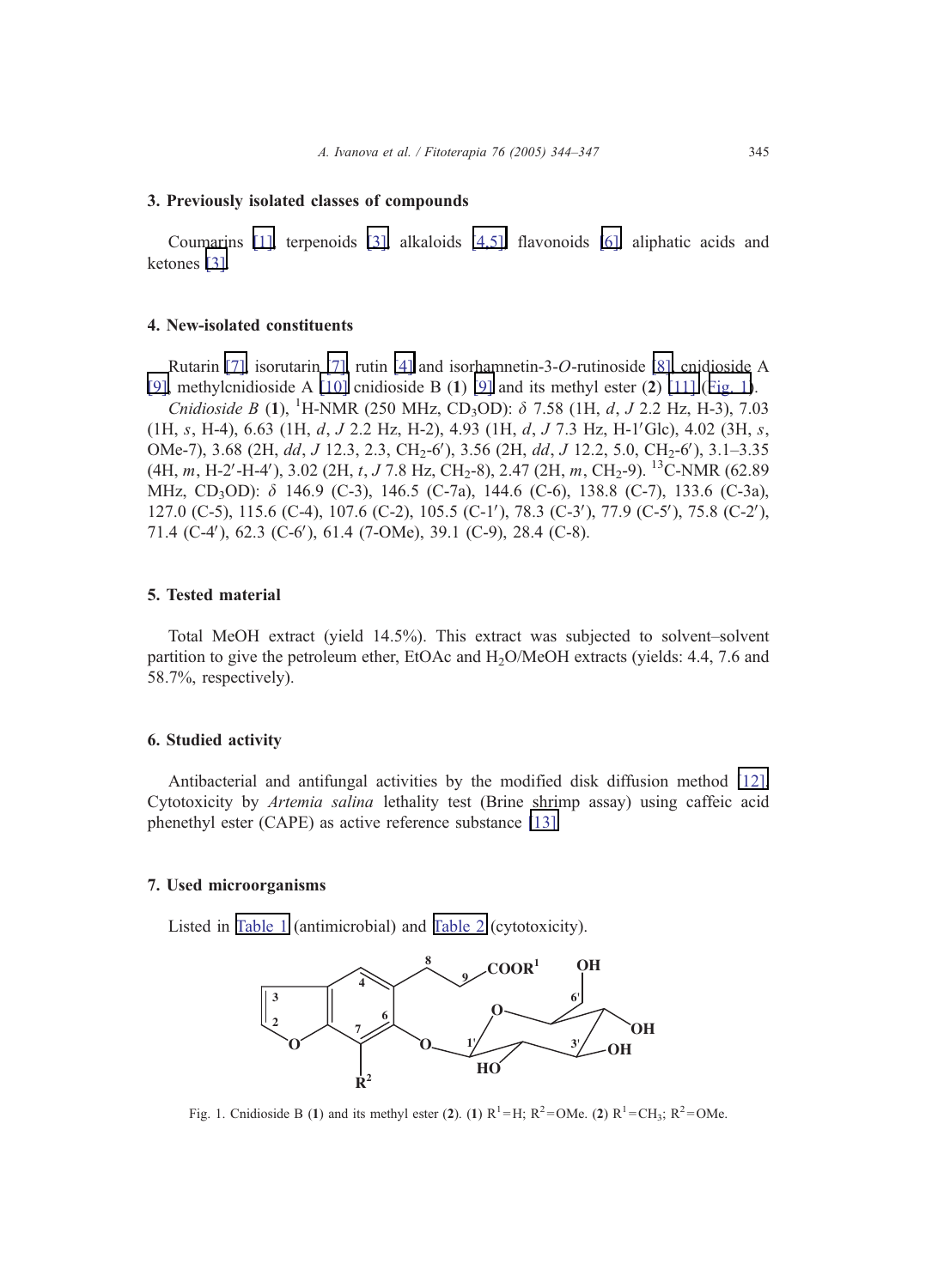| Antibacterial and antifuligal activity of the R. graveolens extracts |                                  |                               |                             |                          |                                                                               |                             |                                          |  |  |
|----------------------------------------------------------------------|----------------------------------|-------------------------------|-----------------------------|--------------------------|-------------------------------------------------------------------------------|-----------------------------|------------------------------------------|--|--|
| Extracts                                                             | St. $a^{\text{b}}$               | St. $e^c$                     |                             |                          | Str. p. <sup>d</sup> C. d. <sup>e</sup> L. m. <sup>f</sup> B. s. <sup>g</sup> |                             | $E \, c^{\text{h}} \, C \, a^{\text{i}}$ |  |  |
|                                                                      | Zone of inhibition diameter (mm) |                               |                             |                          |                                                                               |                             |                                          |  |  |
| MeOH                                                                 | $23.3 + 0.6$ –                   |                               | $20.0 + 0.0$ -              |                          |                                                                               | $17.7 + 0.6$ $16.0 + 0.0$ - |                                          |  |  |
| Petroleum ether                                                      | $23.6 + 0.6$ -                   |                               | $20.3 + 0.6$ –              |                          |                                                                               | $22.7 + 1.2$ $14.3 + 0.6$ - |                                          |  |  |
| EtOAc                                                                | $23.0 + 0.0$                     |                               | $13.3 + 1.2$ $24.7 + 1.2$ - |                          |                                                                               | $19.3 + 1.2$ $22.7 + 1.2$   |                                          |  |  |
| H <sub>2</sub> O/MeOH                                                |                                  |                               | $18.0 + 0.0$                | $\overline{\phantom{a}}$ | $16.0 + 0.0$                                                                  | $14.0 + 0.0$                |                                          |  |  |
| Streptomycin <sup>j</sup>                                            | $28.0 + 0.1$                     | $28.0 \pm 0.1$ $28.0 \pm 0.1$ |                             | $28.0 + 0.1$             | $28.0 + 0.1$                                                                  | $28.0 + 0.1$                |                                          |  |  |

| Antibacterial and antifungal activity of the R. graveolens extracts <sup>a</sup> |  |  |  |
|----------------------------------------------------------------------------------|--|--|--|
|                                                                                  |  |  |  |

–=no activity (diameter of the inhibitory zone less than 10 mm means absence of activity).

a Results are the mean of three replications; 0.5 mg/disk.<br>
b Staphylococcus aureus 209.<br>
c Staphylococcus epidermidis 1093.<br>
d Streptococcus pyogenes 15346.

e Corynebacterium diphtheriae 39179.<br>
f Listeria monocytogenes C<sub>12</sub>.<br>
<sup>8</sup> Bacillus subtilis 1A95.

 $h$  Escherichia coli WF<sup>+</sup>.

 $^{\rm i}$  Candida albicans 562.

<sup>j</sup> Tested at 0.1 mg/disk.

## 8. Results and conclusions

All the extracts showed no activity against the Gram  $(-)$  strain *Escherichia coli* and the fungus Candida albicans. However, they exhibited inhibitory effects and a clear selectivity towards the studied Gram (+) microorganisms. The data (Table 1) demonstrate a good antibacterial activity against Staphylococcus aureus, Streptococcus pyogenes, Listeria monocytogenes and Bacillus subtilis and no inhibition of Corynebacterium diphtheriae. Only the EtOAc extract inhibits the growth of Staphylococcus epidermidis. The results (Table 2) reveal a strong cytotoxic activity for the total MeOH, petroleum ether and EtOAc extracts and a moderate one for the H<sub>2</sub>O/MeOH extract.

| Extracts              | $%$ Death            | $LC_{50}^{\circ}$ <sup>a</sup> ± S.D. <sup>b</sup> (µg/ml) |               |              |               |
|-----------------------|----------------------|------------------------------------------------------------|---------------|--------------|---------------|
|                       | $1000 \text{ µg/ml}$ | $100 \mu g/ml$                                             | $10 \mu g/ml$ | $1 \mu$ g/ml |               |
| MeOH                  | 100                  | 100                                                        | 88            | 79           | $0.18 + 0.08$ |
| Petroleum ether       | 100                  | 100                                                        | 100           | 92           | ${}_{0.10}$   |
| EtOAc                 | 100                  | 100                                                        | 100           | 92           | ${}< 0.10$    |
| H <sub>2</sub> O/MeOH | 100                  | 96                                                         | 71            | 54           | $0.80 + 0.67$ |
| CAPE <sup>c</sup>     | 100                  | 100                                                        | 83            | 63           | $0.45 + 0.05$ |

| Table 2 |  |  |                                                  |  |
|---------|--|--|--------------------------------------------------|--|
|         |  |  | Cytotoxic activity of the R. graveolens extracts |  |

<sup>a</sup> Lethal concentration for 50% of *Artemia salina* nauplii.<br><sup>b</sup> Mean of three measurements (10 nauplii per concentration plus control in one measurement; dead nauplii were counted).

 $\degree$  Caffeic acid phenethyl ester as active reference.

<span id="page-2-0"></span>Table 1